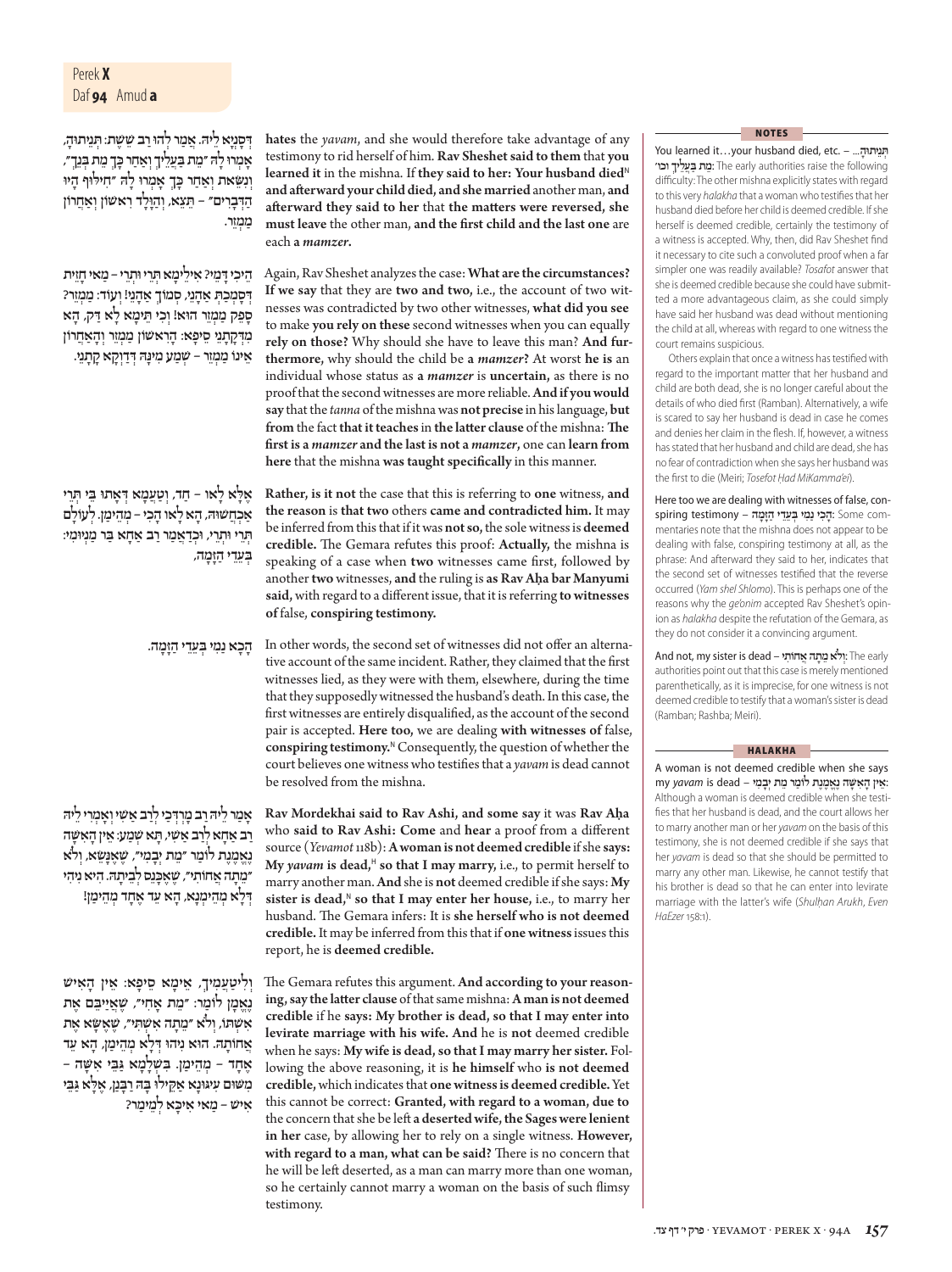## **NOTES**

 Rashi **ַ**:**א ִּקְל ּקוָלא ִ ּד ָיד ּה וכו׳** – .etc ,ruin own her For claims that this sentence should be deleted, and specifies his reason. However, others maintain that she is happy to be rid of the *yavam*, as she hates him. By contrast, it can be assumed that she is fond of her husband and is concerned about making a mistake that would render her permanently forbidden to him (Ramban).

 For a prohibition involving *karet* you permitted – to refers this ,Rashi to According : **ְל ִא ּיסּור ָּכֵרת ִה ַּתְרָּת** the *karet* of a married woman, as she is permitted to all other men in that case. Other commentaries claim that it means the *karet* of a *yavam* who has relations with his brother's wife after the testimony of one witness that her husband was dead (*Tosefot Yeshanim*; *Tosefot HaRosh*; see *Tosafot*).

### **HALAKHA**

 The trace of a bill of divorce – **גטֵּהַ יחרֵ**: A priest is prohibited by Torah law to marry a divorcée, including a woman with regard to whom there is uncertainty whether she is divorced as well as one who was divorced with the trace of a bill of divorce. What is the trace of a bill of divorce? If a man gave a bill of divorce to his wife which stated: You are hereby divorced from me but you are not permitted to any other man, although the woman may not marry another man on the basis of this bill of divorce, it nevertheless serves to disqualify her from the priesthood if her husband dies (Rambam *Sefer Nashim*, *Hilkhot Geirushin* 10:1; *Shulĥan Arukh*, *Even HaEzer* 6:1).

 If they testified before him that his wife is dead – wife whose one to regard With **ֵ**:**ה ִע ּ ידו לוֹ ֶׁשֵּמָתה ִאׁ ְשּתוֹ** traveled overseas and they came and told him that she was dead and he married her sister, if it later became apparent that his wife was alive, the sister does not require a bill of divorce from him at all, as she is not considered his wife. He is permitted to her relatives and she is permitted to his, and he is likewise permitted to his actual wife, who is not forbidden due to her sister (Rambam *Sefer Nashim*, *Hilkhot Geirushin* 10:9; *Shulĥan Arukh*, *Even HaEzer* 15:27).

**ּכי ִא ְיצ ְטִר ְיך, ְלַרִּבי ֲע ִק ָיבא ִא ְיצ ְטִר ְיך, ֶאָּלא ִ ָסְלָקאַּדֲעָת ְך ָא ִמ ָינא ִהוֹאיל ְוָאַמרַרִּביֲעִק ָיבא ֵי ׁש ַמ ְמֵזר ֵמַחָיּ ֵיבי ָל ִאוין – ֵא ָימא ָחְי ָׁ ישא ַא ִּק ְל ּקוָלא ְ ּדַזְרָעא ְוָדְי ָיקא, ָקא ַמׁ ְשַמע ָלן (ְ ּדַא ִּקְל ּקוָלא ִ ּד ָיד ּה ָחְי ָׁ ישא, ַא ִּקְל ּקוָלא ְ ּדַזְרָעא ָלא ָחְי ָׁ ישא).**

**ָרָבאֲאַמר: ֵעד ֶאָחדֶנֱאָמן ִּב ָיבָמה ִמַּקלָו ֶחוֹמר: ּכל ּכֵרת ִה ַּתְרָּת, ְל ִא ּיסּור ָלאו לֹא ָ ְל ִא ּיסּור ָ ּכן?! ָאַמר ֵל ּיה ַה ּהוא ֵמַרָּבַנן ְלָרָבא: ִהיא ֶׁשֵ ּכֵרת ִה ַּתְרָּת, ְל ִא ּיסּור ַע ְצָמ ּה ּת ִוֹכיח ִ ּד ְל ִא ּיסּור ָ ָלאו לֹא ִה ַּתְרָּת.**

**ְוֶאָּלא, ִא ִיהי ַמאי ַטֲעָמא ָלא ְמֵה ְימָנא, ְ ּדֵכָיון ְ ּדִז ְימִנין ְ ּדָסְנָיא ֵל ּיה ָלאָּדְי ָיקא ּו ִמ ַּינְּסָבא – ֵעד ֶאָחד ַנִמי, ְ ּדֵכָיון ְ ּדִז ְמִנין ְ ּדָסְנָיא ֵל ּיה ָלאָּדְי ָיקא ּו ִמ ַּינְּסָבא.**

**ֶזה ִמְדָרׁשָּדַרׁשַרִּבי ֶאְלָעָזרֶּבן ַמ ְתָיא וכו׳. ֲאַמר ַרב ְי ּהוָדה ֲאַמרַרב: ֲהָוה ֵל ּיה ְלַרִּבי ֶאְלָעָזר ְל ִמְדַרׁש ֵּב ּיה ַמְרָּגִנ ָיתא ְוָדַרׁש ֵּב ּיה ַח ְסָּפא.** 

**ַמאי ַמְרָּגִנ ָיתא? ְ ּדַתְנָיא: ְ״ו ִא ָּׁשה ְּג ּרו ָׁשה ֵמ ִא ָׁ יש ּה״ – ֲא ִפ ּיל ּו לֹא ִנ ְתָּגְרָׁשה ֶאָּלא ֵמ ִא ָׁ יש ּה – ְּפ ּסוָלה ִל ְכ ּהוָּנה, ְוַהְי ּ ינוֵריח ַהֵּגט ְ ּד ֵפוֹסל ִּב ְכ ּהוָּנה.**

**Rather,** the case of one witness cannot be decided from the mishna, as **when is** this *halakha* that a woman is not deemed credible when she says that her *yavam* is dead **necessary** to be stated? It is necessary for the opinion of Rabbi Akiva. The Gemara explains: It might **enter your mind to say: Since Rabbi**  Akiva said that the offspring born of intercourse for which one **is liable** for violating **a prohibition is a** *mamzer***,** which indicates that even the offspring of a *yevama* who unlawfully wed another man is a *mamzer*, one might**say** that**she is concerned for the ruin of her off spring and is** consequently **exacting** in her investigation and would marry only if she received clear, unambiguous testimony. The *tanna* therefore **teaches** us that she is concerned for her own ruin,<sup>N</sup> e.g., if there is uncertainty as to whether her husband died, which would force her to leave both him and her second husband, but **she is not** as **concerned for the ruin of her off spring,** and in this case she is likelier to marry unlawfully.

§ **Rava said: One witness is deemed credible** in the case **of a**  *yevama* **by** means of **an** *a fortiori* inference: If **for a prohibition involving** *karet***,** i.e., adultery of a married woman, **you permit**ted<sup>N</sup> the testimony of one witness, then for a regular prohibition, that of a *yevama* to another man, is it **not all the more so? One of**  the Sages said to Rava: She herself, a woman who testifies with regard to herself, **can prove** otherwise: **For a prohibition involv**ing *karet* you permitted her, i.e., if she testifies that her husband is dead she may marry another man and there is no concern that she might still be a married woman, and yet **for** a regular **prohibition you did not permit** her, as she is not deemed credible when she claims that her *yavam* is dead.

**But rather, she** herself, **what is the reason** that**she is not deemed credible? Since sometimes** the woman may **hate him, she is not**  exacting in her examination of the matter and marries. With regard to **one witness,** the same concern **also** applies: **Since sometimes** the woman may **hate him, she is not exacting** in her investigation before she marries again. The court believes one witness only because they assume that she herself is careful to examine the matter. The *a fortiori* inference is therefore groundless, and the question remains unresolved.

§ The mishna states that this was an exposition taught by Rabbi Elazar ben Matya: The verse states with regard to priests: "Neither shall they take a woman divorced from her husband" (Leviticus  $21:7$ ). This teaches that a woman is not disqualified from marrying into the priesthood by a bill of divorce she receives from a man other than her husband. **Rav Yehuda said** that **Rav said: Rabbi Elazar should have taught** this verse as **a pearl but**  in fact **he taught it as earthenware shard.** In other words, he could have arrived at a more significant conclusion.

The Gemara asks: What pearl does he mean? As it is taught in a *baraita*: "Neither shall they take **a woman divorced from her husband," even** if she **was divorced only from her husband.** Even if the woman was separated from her husband and was not permitted to marry anyone else, e.g., if her husband wrote in the bill of divorce: This is your bill of divorce but you are not permitted to any other man, this document is certainly not considered a fullfledged bill of divorce, and yet she is disqualified from the priest**hood.** If her husband later passes away, she has the status of a divorcée, not a widow, which means that she is prohibited from marrying a priest. And this is the trace of a bill of divorce,<sup>H</sup> which is not an actual bill of divorce and yet **disqualifi es from the priesthood.**

**מתני׳** מִי שֶׁהָלְכָה אִשְּׁתּוֹ לִמְדִינַת הַיָּם בָּאוּ<br>ואמרוּ לוֹ ״מתה אשתך״, ונשׂא את אחותה, **ּכ ְך ָּבָאת ִאׁ ְשּתוֹ – ּמו ֶּתֶרת ַלֲחזוֹר ְוַאַחר ָ**

mishna In the case of **one whose wife went over-seas** and people **came and told him: Your**  wife is dead,<sup>H</sup> and he married her sister, and afterward his wife came back from overseas, the original wife is permitted to return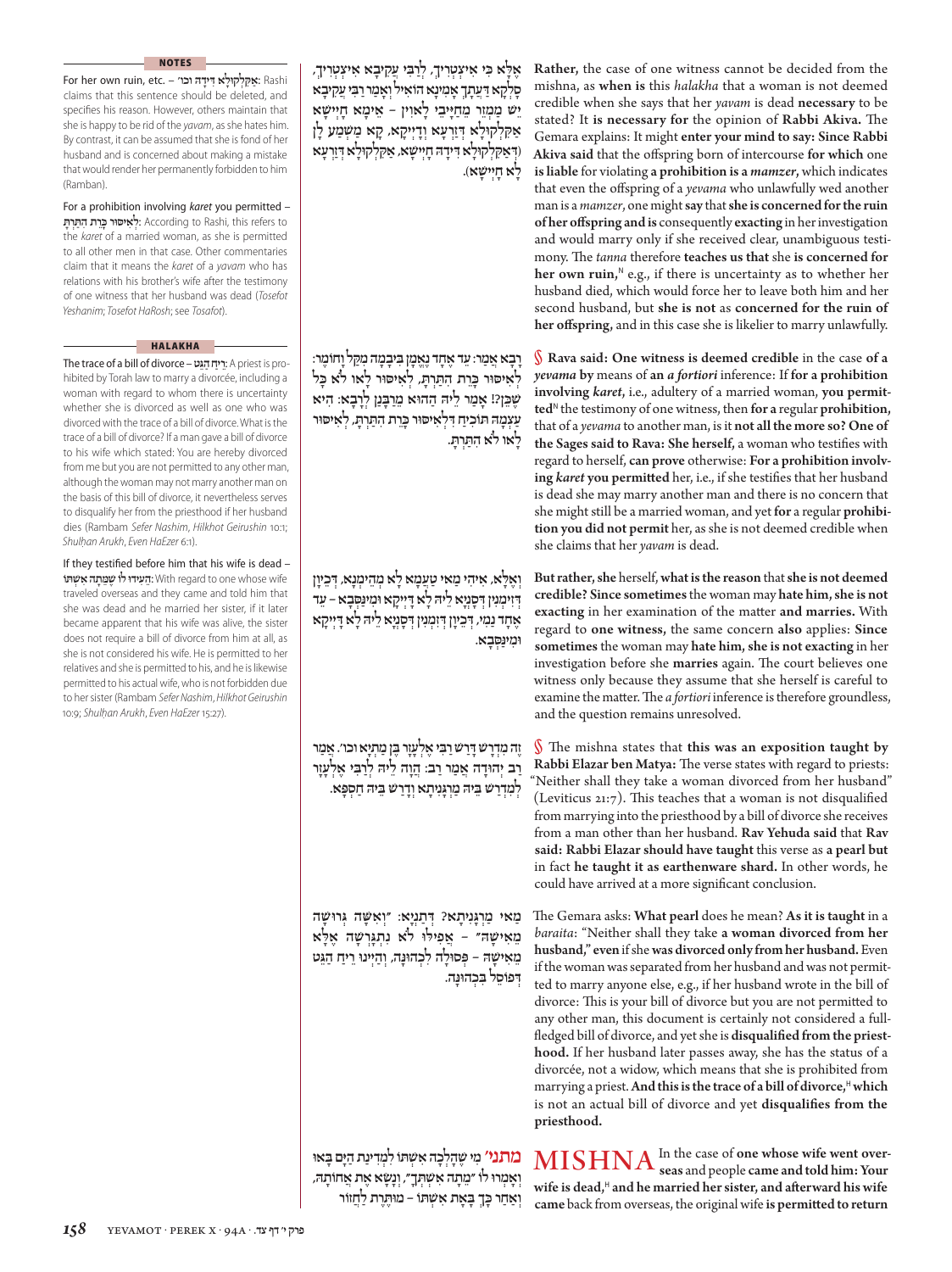**לוֹ ּו ּמו ָּתר ִּב ְקרוֹבוֹת ׁ ְשִנָיּה, ּו ׁ ְשִנָיּה ּמו ֶּתֶרת ִּב ְק ָרוֹביו, ְו ִאם ֵמָתה ִר ׁאש ָוֹנה – ּמו ָּתר ַּבְּׁשִנָיּה.** 

**ָא ְמ ּרו לוֹ ֵ״מָתה ִאׁ ְש ּתוֹ״, ְוָנָׂשא ֶאת ּכ ְך ָא ְמ ּרו לוֹ ַ״קֶיּ ֶימת ֲא ָחוֹת ּה, ְוַאַחר ָ ָהְיָתה ּוֵמָתה״ – ַהָּוָלד ִר ׁאשוֹן ַמ ְמֵזר, ְוָהַאֲחרוֹן ֵאין ַמ ְמֵזר. ַרִּבי ֵ יוֹסי ֵאוֹמר: ּכל ֶׁשּפ ֵוֹסל ַעל ְיֵדיֲאֵחִרים ּפ ֵוֹסל ַעל ְיֵדי ָ ַע ְצמוֹ, ְוָכל ֶׁשֵאין ּפ ֵוֹסל ַעל ְיֵדיֲאֵחִרים ֵאינוֹ ּפ ֵוֹסל ַעל ְיֵדי ַע ְצמוֹ.**

**גמ׳ ְוַאף ַעל ַּגב ְ ּדָאֵזיל ִאׁ ְשּתוֹ ְוִגיסוֹ ִל ְמִד ַינת ַהָיּם, ְ ּדַאֲהֵני ָהֵני ִנּ ׂשּו ִאים ְ ּדָק ִמ ַּיתְּסָרא ֵאֶׁשת ִּגיסוֹ ַאִּגיסוֹ, ֲא ִפ ּילּו ָה ִכי – ֵאֶׁשת ִּגיסוֹ ֲא ִסָירא, ִאׁ ְש ּתוֹ ַׁשְרָיא,**

**ְוָלא ָא ְמִר ַינן ִמ ּת ְוֹך ֶׁשֶּנֶא ְסָרה ֵאֶׁשת ִּגיסוֹ ַאִּגיסוֹ ֵּת ָיאֵסר ִאׁ ְשּתוֹ ָעָליו. ֵל ָימא ּכַרִּביֲעִק ָיבא, ְ ּד ִאיַרִּבי ַמ ְתִנ ִיתין ְ ּדָלא ְ ֲעִק ָיבא ָהְוָיא ָל ּה ֲאחוֹת ְּג ּרו ָׁשתוֹ.**

to him,<sup>N</sup> as his erroneous marriage to her sister is considered licentious sexual relations, and one who has intercourse with his wife's relatives has not rendered his first wife forbidden to himself. And he is permitted to the relatives of the second woman, e.g., her daughter, and this second woman is permitted to his rela**tives,** e.g., his son, as the marriage was entirely invalid. **And if the**  first woman died he is permitted to the second woman, despite the fact that he has already engaged in forbidden relations with her.

If **they said to him** that **his wife is dead, and he married her sister,**<sup>H</sup>**and aft erward they said to him** that **she was alive** when he married the sister **and** only later **died,** in this case **the fi rst child,** born to the sister while his wife was still alive, is **a** *mamzer***,**  as he was born from the union of a man and his sister-in-law, **and the last one is not a** *mamzer***. Rabbi Yosei says: Whoever disqualifi es others** also **disqualifi es himself, and whoever does not disqualify others does not disqualify himself** either. Rabbi Yosei's obscure statement will be explained by the Gemara.

**GEMARA** With regard to the case of a man who married his wife's sister after he was informed that his wife was dead, the Gemara comments: **And even if his wife and his brother-in-law** both went<sup>N</sup> overseas<sup>N</sup> and he was told that they had died, the *halakha* is **that this marriage** he performed **is eff ective** only to the extent **that his**  brother-in-law's wife is forbidden to his brother-in-law. The reason for this prohibition is that he performed a marriage ceremony with a married woman by mistake, and one who erroneously weds a married woman has thereby rendered her forbidden to her husband. The Gemara adds: Even so, it is only **his brother-in-law's wife** who **is forbidden** to her husband, whereas **his** own **wife** remains **permitt ed** to him.

It might have been thought that his own marriage, which caused this to be an act of forbidden sexual relations, would also be adversely affected. But the Gemara adds that we do not say: **Since his brother-in-law's wife is forbidden to his brother-in**law, his wife is likewise forbidden to him. The Gemara suggests: **Let us say that the mishna is not in accordance with** the opinion of Rabbi Akiva. The reason is that if the mishna follows the opinion of **Rabbi Akiva,** his wife **is** now considered, with regard to him, the **sister of his divorcée.**<sup>H</sup>

### **NOTES**

 The original wife is permitted to return to him, etc. – **תוֹּשְ ׁאִ וכו׳ לוֹ חזוֹרֲלַ רתֶתֶּ מוּ** : The Jerusalem Talmud explains the difference between these *halakhot* and the case of a wife who married by mistake after her husband went overseas, an issue addressed by the Gemara here later in the discussion. Although the prohibition against a man marrying relatives is no less severe, the Sages did not penalize him as they did a married woman, as it is rare for a woman to travel alone overseas, and the Sages did not apply their decrees to unusual circumstances.

 According **ְ**:**וַאף ַעלַּגב ְ ּדָאֵזיל וכו׳** – .etc ,went both…if even And to some commentaries, this statement stands on its own as a separate observation pertaining to the mishna (see Ramban and Rashba). Most early authorities, however, maintain that this is one long argument, with the first clause introducing the ensuing question. They explain: One might have thought that Rabbi Akiva requires the man to give a bill of divorce to his wife's sister only if he relied on testimony that his wife and brother-in-law were both dead and proceeded to marry the sister. Just as the Sages penalized a woman who remarried erroneously by requiring her husband to give her a bill of divorce, the same should apply to a man who marries his wife's sister. It is possible, however, that Rabbi Akiva's ruling does not include one whose wife's sister was unattached. The Gemara therefore points out that the mishna includes all cases, even a wife's sister who was married, and therefore it cannot possibly be in accordance with the opinion of Rabbi Akiva (*Tosafot*; Ramban).

 His wife and his brother-in-law went overseas – **תוֹּשְ ׁאִ זילֵאָ** with testified witness one ,Rashi to According **ְ**:**וִגיסוֹ ִל ְמִד ַינת ַהָיּם** regard to both of their deaths. Most early authorities maintain that the court requires two witnesses, at least with regard to the testimony that his wife is dead, as the Sages accepted the testimony of one witness only in the case of a missing husband, so that his wife not be left a deserted wife (Rid; *Tosafot*; *Tosafot Yeshanim*). Some commentaries suggest that Rashi sought to limit this *halakha* to a case where the marriage was prohibited (Maharsha; *Otzar HaShitot*).

#### **HALAKHA**

 They said to him that his wife is dead and he married her was man a If **ָ**:**א ְמ ּרו לוֹ ֵמָתה ִאׁ ְשּתוֹ ְוָנָׂשא ֶאת ֲא ָחוֹת ּה** – sister informed that his wife was dead and he married her sister, and it later became known that at the time of the marriage his wife was still alive, as she passed away only later, the child born during the original wife's lifetime is a *mamzer*, whereas any child born after her death is not a *mamzer* (*Shulĥan Arukh*, *Even HaEzer* 15:29).

**ָ**:**הְוָיאָל ּהֲאחוֹת ְּג ּרוָׁשתוֹ** – divorcée his of sister the…is wife His A man's wife went overseas with her sister's husband, his brother-in-law. Afterward, he was informed that they were dead, and he married his wife's sister. If the missing pair later arrived, his wife's sister requires a bill of divorce from him, whether he married based on the testimony of one witness or two, and she is forbidden to her husband. Similarly, whether he was fully married or merely betrothed to his wife, she is forbidden to him. The *halakha* is in accordance with the opinion of Rabbi Akiva, as the discussion of the Gemara endorses his ruling (*Shulĥan Arukh*, *Even HaEzer* 15:28).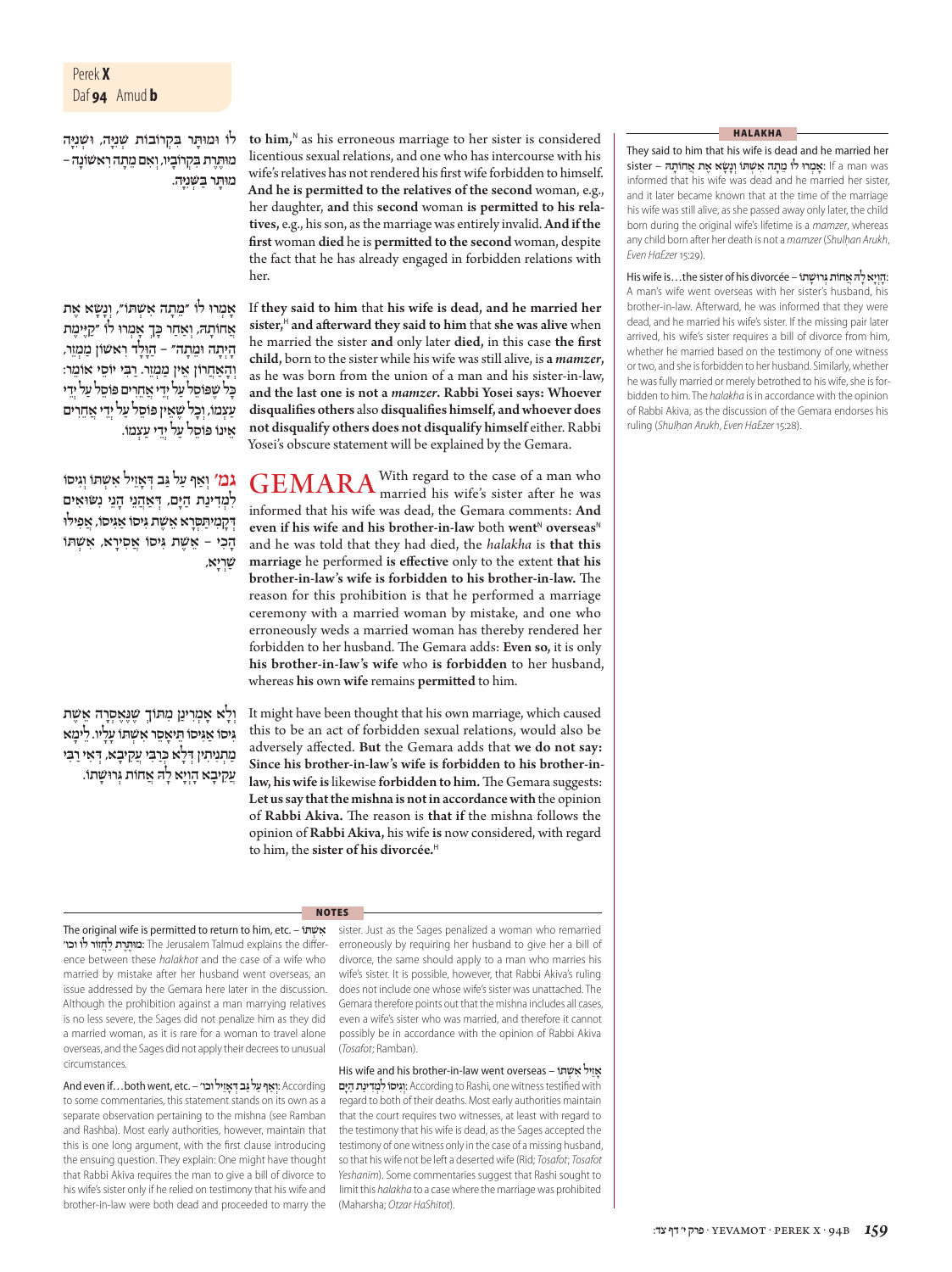# **HALAKHA**

 Forbidden women do not require a bill of divorce – a married unwittingly who One : **ֵאין ֲעָריוֹת ְצִריכוֹת ֵּגט** forbidden woman does not have to give her a bill of divorce. The exceptions are a married woman who wed another with the consent of the court, the sister of one's betrothed, and a woman who enters into levirate marriage with the brother of her betrothed. This ruling is in accordance with the opinion of Rabbi Akiva, as explained by Rav Giddel (Rambam *Sefer Nashim*, *Hilkhot Geirushin* 10:8–9; *Shulĥan Arukh*, *Even HaEzer* 15:27, 159:4).

 A woman who entered into levirate marriage by **ּנְתַי ְּיבָמה ְּבָט ּעות** – mistake betrothed man A : **ִאָּׁשה ֶׁשִ** a woman and traveled overseas. After hearing of the man's death, his brother entered into levirate marriage with his wife. If the husband subsequently returns, the woman requires a bill of divorce from the *yavam* and is forbidden to her husband. However, if she was married to the brother and entered into levirate marriage by mistake, she does not require a bill of divorce from the *yavam*. With regard to her status vis-à-vis her husband, the *Shulĥan Arukh* rules that she is forbidden (Rif ). According to the Rosh, the *Tur* maintains that she is permitted. The basic *halakha* is in accordance with the opinion of Rabbi Akiva, as explained by Rav Giddel (Rambam *Sefer Nashim*, *Hilkhot Geirushin* 10:8; *Shulĥan Arukh*, *Even HaEzer* 159:4).

 A wife's sister who married by mistake – **שהָּׁאִ אחוֹתֲ ּנ ְּ ישָֹאה ְּבָט ּעות ִשֶׁ** : A man betrothed a woman and she went overseas. Upon hearing of his betrothed's death, he married her sister. If his betrothed later returns, he is forbidden to both of them, and they each require a bill of divorce from him. However, if he was not betrothed but was married to the first woman, the sister does not require a bill of divorce and his wife is permitted to him, in accordance with the opinion of Rabbi Akiva, as explained by Rav Giddel (Rambam *Sefer Nashim*, *Hilkhot Geirushin* 10:8; *Shulĥan Arukh*, *Even HaEzer* 15:27).

**LANGUAGE** 

 Of them [*mehen*] – **הןֶמֵ**: This exposition involves a play on words between *hen*, they in Hebrew, and the Greek word έν, *hen*, meaning one.

**ּכל ֲעָריוֹת ֶׁשַּב ּתָוֹרה ֵאין ְצִריכוֹת ְ ּדַתְנָיא: ָ ּנֵּׂשאת ַעל ֵה ֶימּנּוֵּגט, ּחוץ ֵמֵאֶׁשת ִא ׁיש ֶׁשִ ִּפי ֵּבית ִ ּדין. ְוַרִּביֲעִק ָיבא ִמוֹסיף ַאף ֵאֶׁשת ָאחַוֲאחוֹת ִאָּׁשה. ְוֵכָיון ְ ּדָאַמרַרִּביֲעִק ָיבא ָּבֲעָיאֵּגט, ִמ ֵּמ ָילא ִא ַּיתְּסָראֲעֵל ּיה, ְ ּדָהְוָיא ָל ּה ֲאחוֹת ְּג ּרו ָׁשתוֹ!**

**ְוָלאו ִא ְּיתַמרֲעָל ּה: ָאַמרַרב ִּגֵּידל ָאַמרַרב ִחָיּיא ַּבר ֵ יוֹסף ֲאַמרַרב: ַהאי ֵאֶׁשת ָאח – ּכגוֹן ֶׁשִּקֵּד ׁש ָא ִחיו ֶאת ָה ִאָּׁשה ֵה ִיכיָּדֵמי ְ ְוָהַל ְך ִל ְמִד ַינת ַהָיּם, ְו ָׁשַמע ֶׁשֵּמת ָא ִחיו, ְוָעַמד ְוָנָׂשא ֶאת ִאׁ ְשּתוֹ, ְ ּדָא ְמִרי ֱא ָינֵׁשי: ַה ְך ַק ָּמא ְּתָנָאהֲהָוה ֵל ּיה ְּב ִק ּידּו ׁ ִשין, ְוַהאי ַׁשִּפירָנֵסיב.**

**ּכגוֹן ְוַהאי ֲאחוֹת ִאָּׁשה ַנִמי, ֵה ִיכי ָּדֵמי – ְ ֶׁשִּק ֵּיד ׁש ֶאת ִאָּׁשה ְוָה ְלָכה ִל ְמִד ַינת ַהָיּם ְו ָׁשַמע ֶׁשֵּמָתה, ָעַמד ְוָנָׂשא ֶאת ֲא ָחוֹת ּה, ְ ּדָא ְמִרי ֱא ָינֵׁשי: ַה ְך ַק ַּמְי ָיתא, ְּתַנאי ֲהָוה ּלא ֵל ּיה ְּב ִק ּדּו ֶׁש ָיה, ְוָהא ַׁשִּפיר ָנֵסיב. ֶאָ ּיכא ְלֵמ ַימר ְּתָנָאה ֲהָוה ֵל ּיה ִנּ ׂשּו ִאין ִמי ִא ָ ְּבִנּ ׂשּו ִאין?**

**ּכֲהָנא: ִאי ַרִּבי ֲאַמר ֵל ּיה ַרב ַאׁ ִשי ְלַרב ָ ֲעִק ָיבא ִל ְיתֵני ַנִמי ֲחמוֹתוֹ! ְ ּדָהא ָׁשְמ ִע ַינן ֵל ּיה ְלַרִּבי ֲעִק ָיבא ְ ּדָאַמר: ֲחמוֹתוֹ ְלַאַחר ִמ ָיתה ָלאו ִּב ְׂשֵרָפה.**

**ְ ּדַתְנָיא: ָּ״בֵאׁש ִי ְׂשְר ּפו אוֹתוֹ ְוֶא ְתֶהן״ – אוֹתוֹ ְוֶאת ַאַחת ֵמֶהן, ִ ּד ְבֵריַרִּבי ִיׁ ְשָמֵעאל. ַרִּביֲעִק ָיבא ֵאוֹמר: אוֹתוֹ ְוֶאת ׁ ְשֵּת ֶיהן.** **As it is taught** in a *baraita*: **None of those with whom relations are forbidden by Torah law require a bill of divorce from him,**  even if he married them in a proper manner, **apart from a married woman who married** by mistake **by** permission of **the court. And Rabbi Akiva adds: Also a brother's wife<sup>N</sup> and a wife's sister.<sup>H</sup> Since** it is possible that these two women could become permitted to him, by levirate marriage in the case of a brother's wife, or a wife's sister after his wife's death, they too require a bill of divorce. And with regard to the issue at hand, **since Rabbi Akiva said** that a wife's sister **requires a bill of divorce,** this factor **by itself** indicates that his wife is **forbidden to him, as** his wife **is** considered **the sister of his divorcée.**

The Gemara refutes this claim: And wasn't it stated with regard to this case that **Rav Giddel said** that **Rav Ĥiyya bar Yosef said** that **Rav said:** In the case of **this brother's wife,** mentioned by Rabbi Akiva, **what are the circumstances? For example, if his brother betrothed a woman and** then **went overseas, and** the man who was here **heard that his brother was dead, and he arose and married**  his brother's wife as a *yevama*<sup>H</sup> The reason for Rabbi Akiva's ruling is **that** uninformed **people will say: Th is fi rst one had a condition in the betrothal** with his wife, and his betrothal was canceled because the condition was left unfulfilled, and this other one mar**ried well,** in compliance with the *halakha*, as she was not his brother's wife. It is for this reason that Rabbi Akiva requires him to give her a bill of divorce.

**And** in **this** case of **a wife's sister as well, what are the circumstances? For example, if he betrothed a woman and she went overseas, and he heard she died** and **arose and married her sister.**<sup>H</sup> **As people will say: Th is fi rst one, he had a condition in her betrothal,** and as the condition was not fulfilled the betrothal is annulled, **and this** other **one married well. However,** with regard to the case of the mishna, which involves an actual previous **mar**riage, can it be said that he had a condition in the marriage? There is a presumption that no man marries a woman conditionally. Once he marries her, it is assumed that he waived all prior conditions, and therefore even Rabbi Akiva agrees that a bill of divorce is not required in this case.

**Rav Ashi said to Rav Kahana: If** it is the opinion of **Rabbi Akiva, let him also teach** the case of **his mother-in-law,** as she is another forbidden woman who nevertheless requires a bill of divorce, **as we have heard him, Rabbi Akiva, say:** One who has relations with his **mother-in-law aft er** his wife's **death is not** liable to being executed by **burning,** because the prohibition lapses upon his wife's death.

As it is taught in a *baraita*: The Torah states, with regard to one who takes a woman and her daughter: **"Th ey shall be burned in fi re, he**  and they  $[et'hen]'$  (Leviticus 20:14). Now this cannot literally mean that both women are burned, as the first woman he took did not sin at all. The Sages therefore explained that the word et'hen **means he and one of them**  $[mehen]$ .<sup>L</sup> This is the statement of **Rabbi Yishmael. Rabbi Akiva says: He and both of them.** Since it is hard to understand how they could both deserve punishment, the *amora'im* suggested various interpretations of Rabbi Akiva's opinion.

## **NOTES**

 Adds also a brother's wife, etc. – **וכו׳ אחָ שתֶׁאֵ אףַ מוֹסיףִ** : Some commentaries maintain that the underlying reason for Rabbi Akiva's opinion is that there are circumstances in which these two women can be lawfully married to this man, and therefore they are more likely to make a mistake and marry him in the wrong circumstances. Consequently, the Sages decreed that he must give a bill of divorce (*ge'onim*). Conversely, many other commentaries claim that the reason is as stated later in the Gemara, that

in these cases it is possible for the condition of the betrothal to be broken (Rid). According to this explanation, the cases of a brother's wife and a wife's sister are merely stated as examples, as the same applies to all women rendered forbidden by his betrothal. These other cases are omitted because they are comparatively rare (see *Tosafot* and *Tosefot HaRosh*). Others disagree, maintaining that this *halakha* applies only to the two cases specifically mentioned by Rabbi Akiva (Meiri; *Yam shel Shlomo*; *Minĥat Ĥinnukh*).